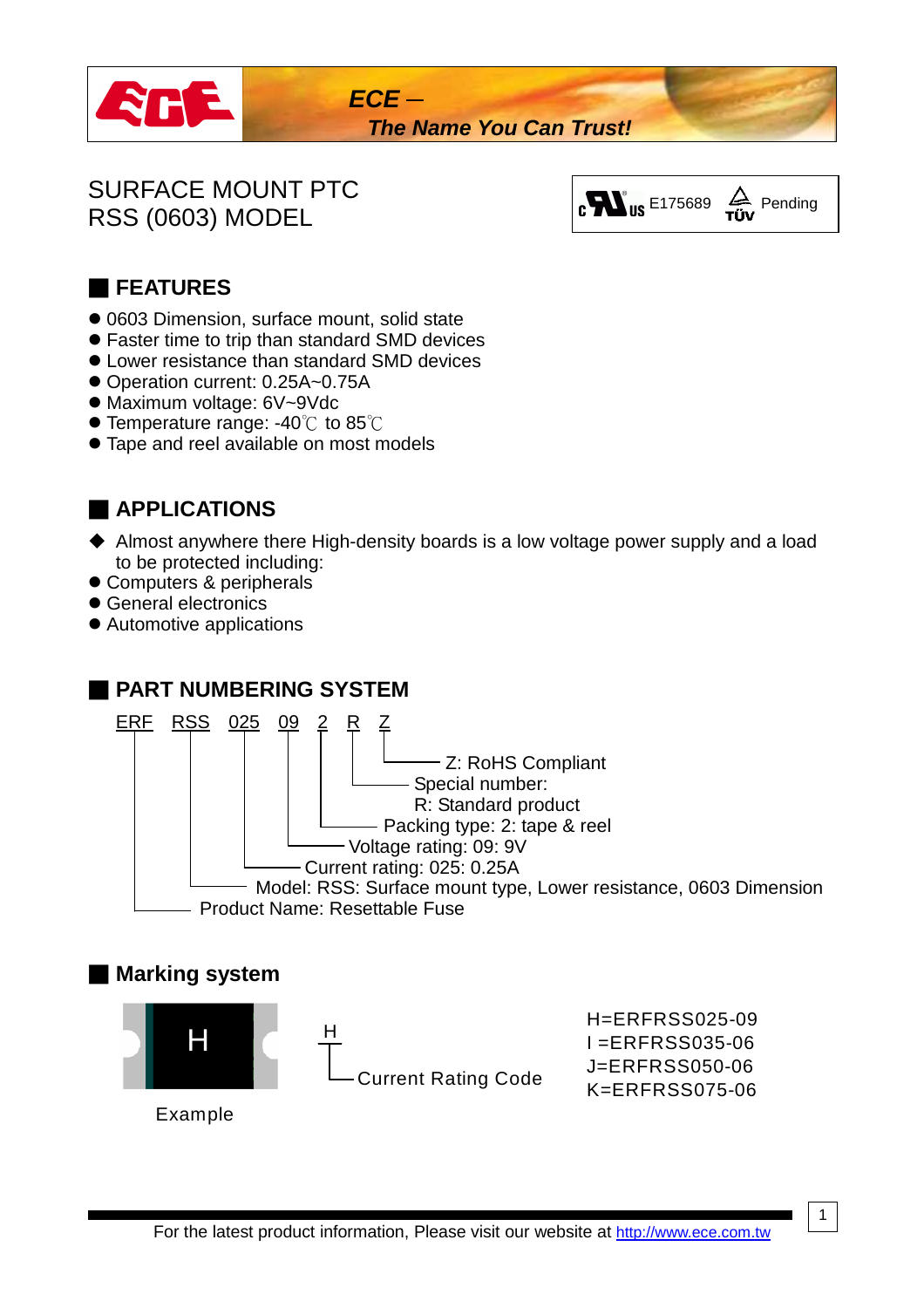

### ■ **Electrical characteristics(23°C)**

| Part                | Hold<br>Trip<br>Current<br>Current |       | Rated<br>Voltage | Maximum<br>Current | Typical<br>Power | Max. Time |            | Resistance<br>Tolerance |                    |
|---------------------|------------------------------------|-------|------------------|--------------------|------------------|-----------|------------|-------------------------|--------------------|
| Number <sub>r</sub> |                                    |       |                  |                    |                  | to trip   |            | <b>RMIN</b>             | R <sub>1</sub> MAX |
|                     | IH, A                              | It, A | VMAX, Vdc        | IMAX, A            | Pd, W            | Amp       | <b>Sec</b> | Ω                       | Ω                  |
| <b>RSS025</b>       | 0.25                               | 0.55  | 9                | 100                | 0.5              | 8.0       | 0.08       | 0.500                   | 3.000              |
| <b>RSS035</b>       | 0.35                               | 0.75  | 6                | 100                | 0.5              | 8.0       | 0.10       | 0.200                   | 1.000              |
| <b>RSS050</b>       | 0.50                               | 1.00  | 6                | 100                | 0.5              | 8.0       | 0.10       | 0.070                   | 0.350              |
| <b>RSS075</b>       | 0.75                               | 1.50  | 6                | 100                | 0.5              | 8.0       | 0.20       | 0.050                   | 0.250              |

I $H=H$ old current-maximum current at which the device will not trip at 23° $\degree$  still air.

IT=Trip current-minimum current at which the device will always trip at 23°C still air.

V MAX=Maximum voltage device can withstand without damage at rated current.

I MAX= Maximum fault current device can withstand without damage at rated voltage (V max).

Pd=Typical power dissipated from device when in the tripped state in 23℃ still air environment.

R<sub>MIN</sub>=Minimum device resistance at 23°C.

R1<sub>MAX</sub>=Maximum device resistance at 23°C 1 hour after tripping.

# ■ **Typical time-to-trip-at 23**℃



H=RSS025 I =RSS035 J=RSS050 K=RSS075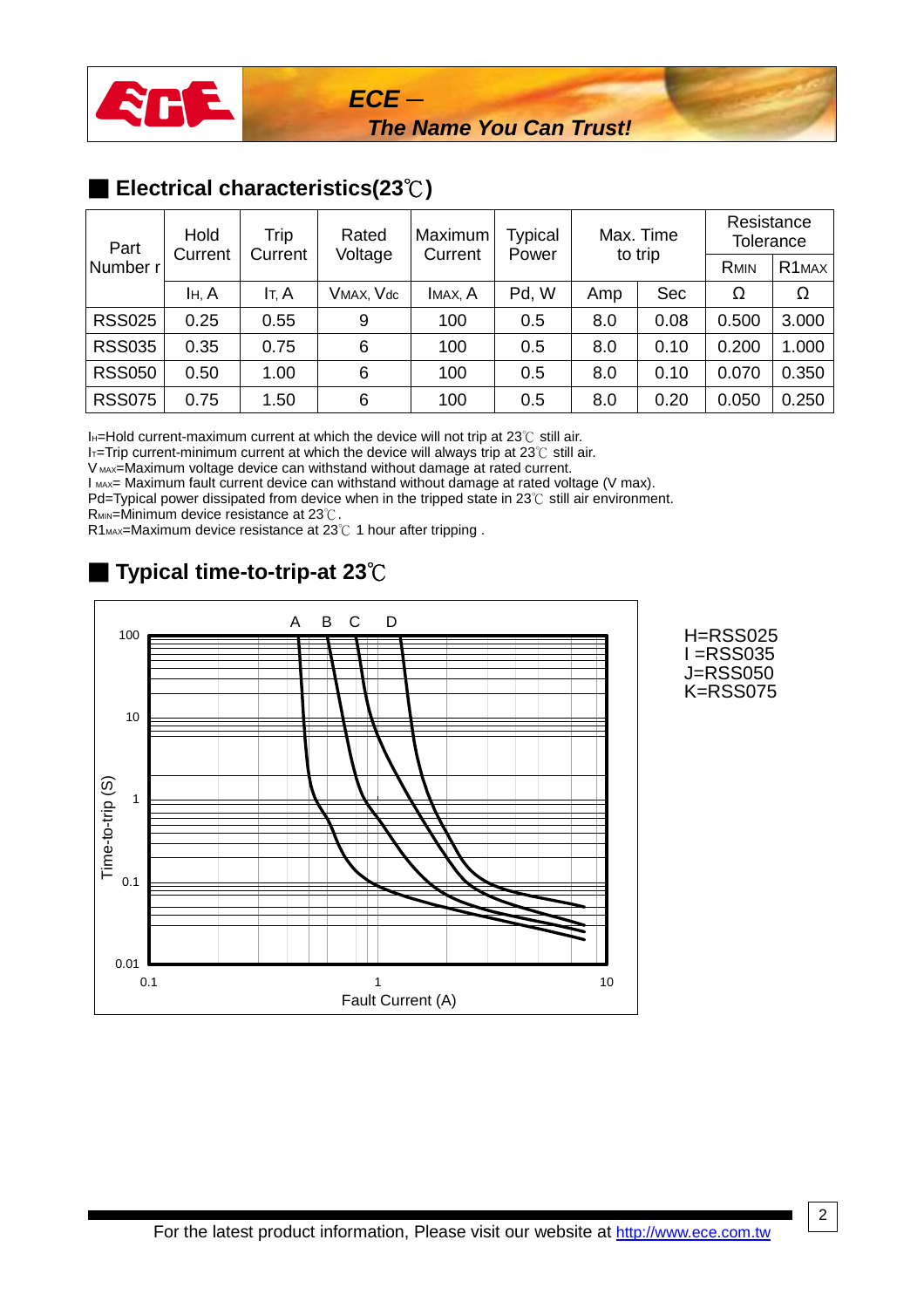

# ■ **Thermal Derating Curve**



### ■ **RSS Product Dimensions (UNIT: mm)**

| Part      | A    |      | В    |      |      |      | D    |      |      |      |
|-----------|------|------|------|------|------|------|------|------|------|------|
| Number    | Min  | Max  | Min  | Max  | Min  | Max  | Min  | Max  | Min  | Max  |
| RSS025-09 | 1.40 | 1.80 | 0.45 | 1.00 | 0.35 | 0.75 | 0.10 | 0.50 | 0.08 | 0.40 |
| RSS035-06 | 1.40 | 1.80 | 0.45 | 1.00 | 0.35 | 0.75 | 0.10 | 0.50 | 0.08 | 0.40 |
| RSS050-06 | 1.40 | 1.80 | 0.45 | 1.00 | 0.35 | 0.75 | 0.10 | 0.50 | 0.08 | 0.40 |
| RSS075-06 | 1.40 | 1.80 | 0.45 | 1.00 | 0.35 | 0.75 | 0.10 | 0.50 | 0.08 | 0.40 |



### ■ **Standard Package for Reference**

| P/N           | Reel/Tape | P/N           | Reel/Tape | P/N | Reel/Tape |
|---------------|-----------|---------------|-----------|-----|-----------|
| <b>RSS025</b> | 4.0K      | <b>RSS050</b> | 4.0K      |     |           |
| <b>RSS035</b> | 4.0K      | <b>RSS075</b> | 4.0K      |     |           |

3